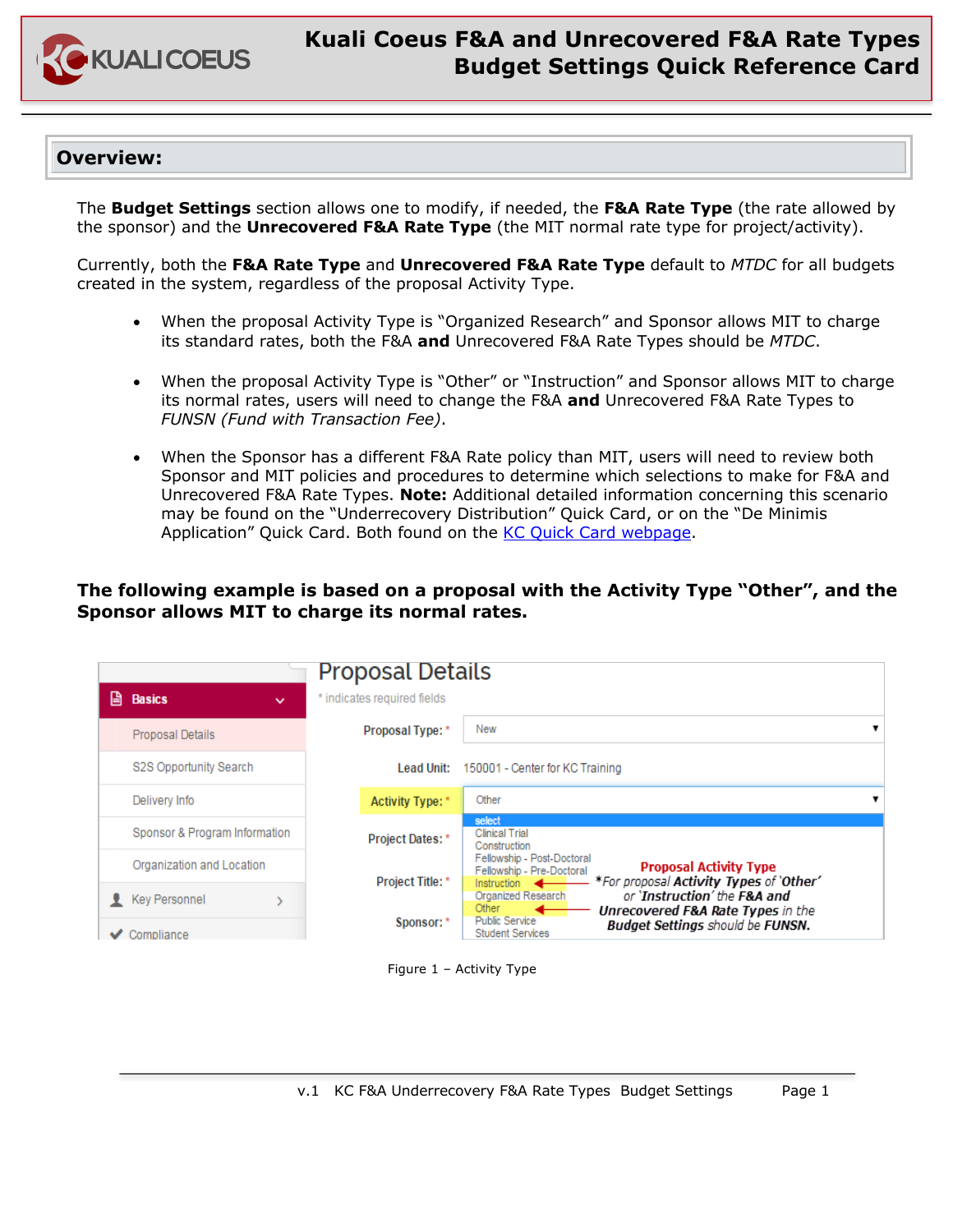#### **Procedure:**

### **Modifying F&A Rate Type & Unrecovered F&A Rate Type**

1. While in the **Budget**, click the **Budget Settings** link at the top of the page.

| Proposal #24807 > Budget #1<br>Budget #1: New Budget |                                              |                          |         | <b>Final Version: No</b><br>Created: 1/25/14<br>Parent proposal: #24807<br>more |
|------------------------------------------------------|----------------------------------------------|--------------------------|---------|---------------------------------------------------------------------------------|
|                                                      | <b>√</b> Data Validation                     | <b>C</b> Budget Settings | Summary |                                                                                 |
|                                                      | $\Gamma$ iausa $\Omega$ Dudaak Cattinga Link |                          |         |                                                                                 |

Figure 2 – Budget Settings Link

#### The **Budget Settings** window will open.

| <b>Budget Settings</b>                |                                                               |
|---------------------------------------|---------------------------------------------------------------|
| <b>Project Start Date</b>             | 04/01/2016                                                    |
| <b>Project End Date</b>               | 03/31/2021                                                    |
| <b>Total Direct Cost</b><br>Limit     | 0.00                                                          |
| <b>Budget Status</b>                  | Incomplete<br>7                                               |
| <b>On/Off Campus</b>                  | Default<br>▼                                                  |
| <b>Residual Funds</b>                 | 0.00                                                          |
| <b>Total Cost Limit</b>               | 0.00                                                          |
| Unrecovered F & A<br><b>Rate Type</b> | <b>MTDC</b><br>▼                                              |
| <b>F&amp;A Rate Type</b>              | <b>MTDC</b><br>▼                                              |
| <b>Comments</b>                       | $\Gamma$ and $\Omega$ . But that $\Omega$ at the set Minds of |

Figure 3 – Budget Settings Window

2. If your proposal **Activity Type** is '**Other**' or '**Instruction'**, change the **Unrecovered F&A Rate Type** and **F&A Rate Type** drop-down fields in the **Budget Settings** window to **Fund with Transaction Fee (FUNSN)**. Then click **Apply Changes** to save and apply the newly selected Rate Types to your budget.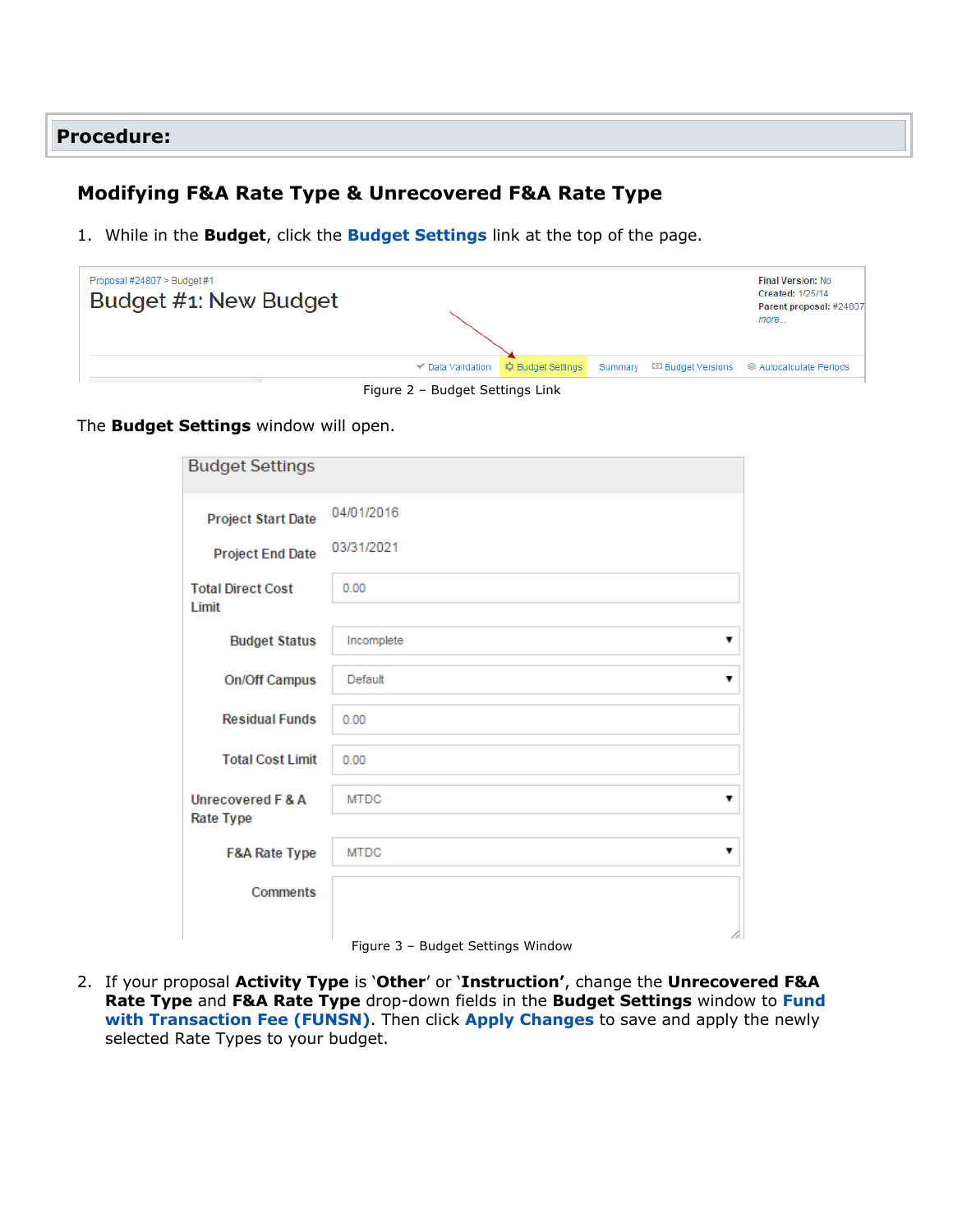| Unrecovered F & A<br>Rate Type |                                | Fund with Transaction Fee (FUNSN) |
|--------------------------------|--------------------------------|-----------------------------------|
|                                | <b>F&amp;A Rate Type</b>       | Fund with Transaction Fee (FUNSN) |
|                                | <b>Comments</b>                |                                   |
|                                | <b>Modular Budget:</b>         | ∪                                 |
|                                | <b>Submit Cost</b><br>Sharing: | ᢦ                                 |
|                                |                                | <b>Apply Changes</b><br>Close     |

Figure 4 – Fund with Transaction Fee (FUNSN)

**Note**: You may also change the **Unrecovered F&A Rate Type** and/or **F&A Rate Type** settings when the Sponsor requires these to be different from the default system values for the selected proposal Activity Type. *For example, if the Sponsor allows F&A Rate calculations based on TDC (Total Direct Costs), you would modify the F&A Rate Type in the Budget Settings window to TDC.*

3. After clicking **Apply Changes** button, you will receive a **Please Select** window with a message that states '*Changing F&A Rate Type or Unrecovered F&A Rate Type will result in recalculation of budget. You may need to distribute underrecovery. Do you want to change the F&A/Unrecovered F&A Rate Type?***'** Click the **Yes** button to proceed with the changes (click **No** to disregard the changes made).

| Please Select                                                                                                                                                                                              |
|------------------------------------------------------------------------------------------------------------------------------------------------------------------------------------------------------------|
| Changing F&A Rate Type or Unrecovered<br>F&A Rate Type will result in recalculation of<br>budget. You may need to distribute<br>underrecovery. Do you want to change the<br>F&A/Unrecovered F&A Rate Type? |
|                                                                                                                                                                                                            |

Figure 5 – Changing F&A/Unrecovered F&A Rate Type.